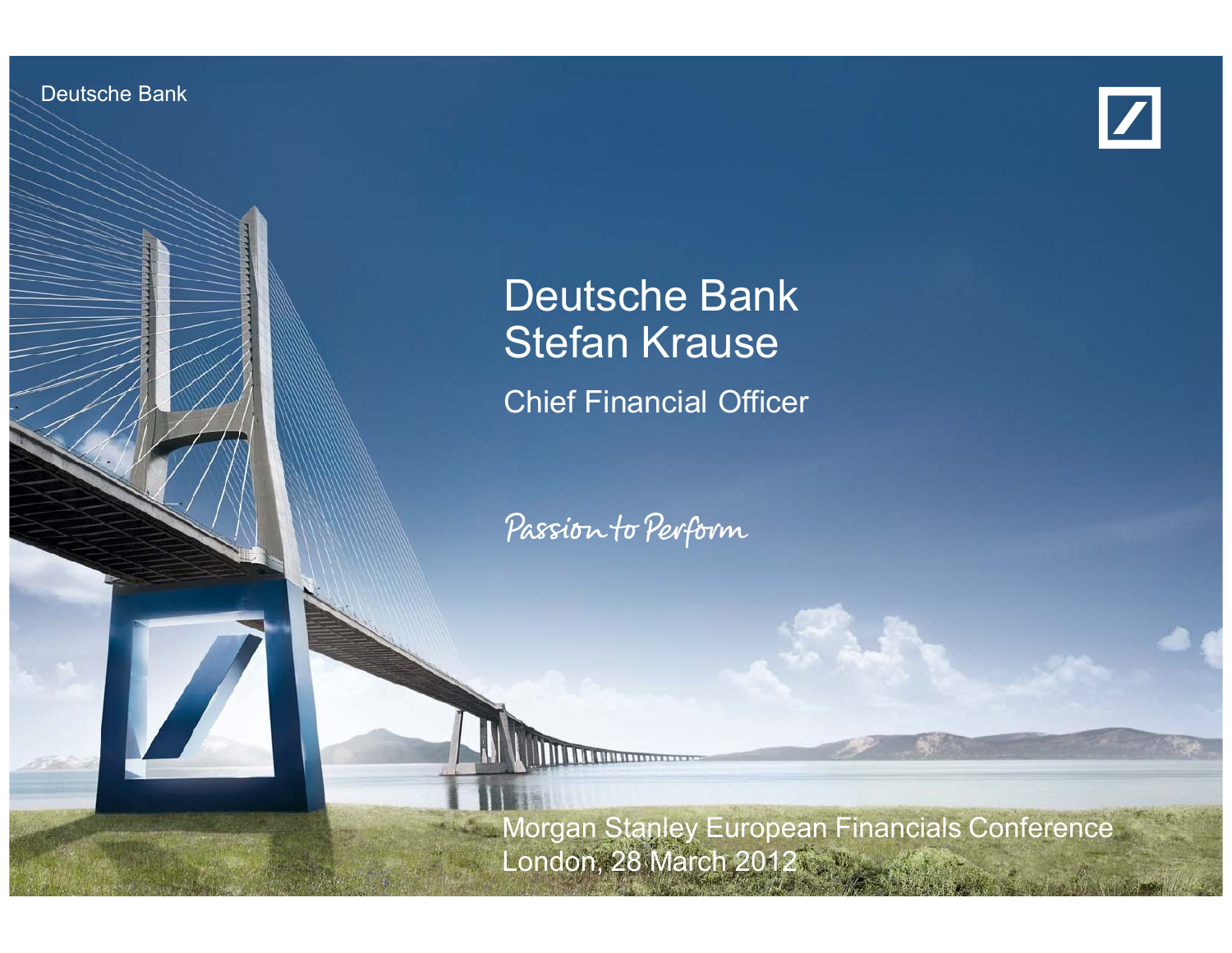Agenda



# **1 2011 overview**

- 2Capital, funding and liquidity
- 3Capitalizing our franchise strength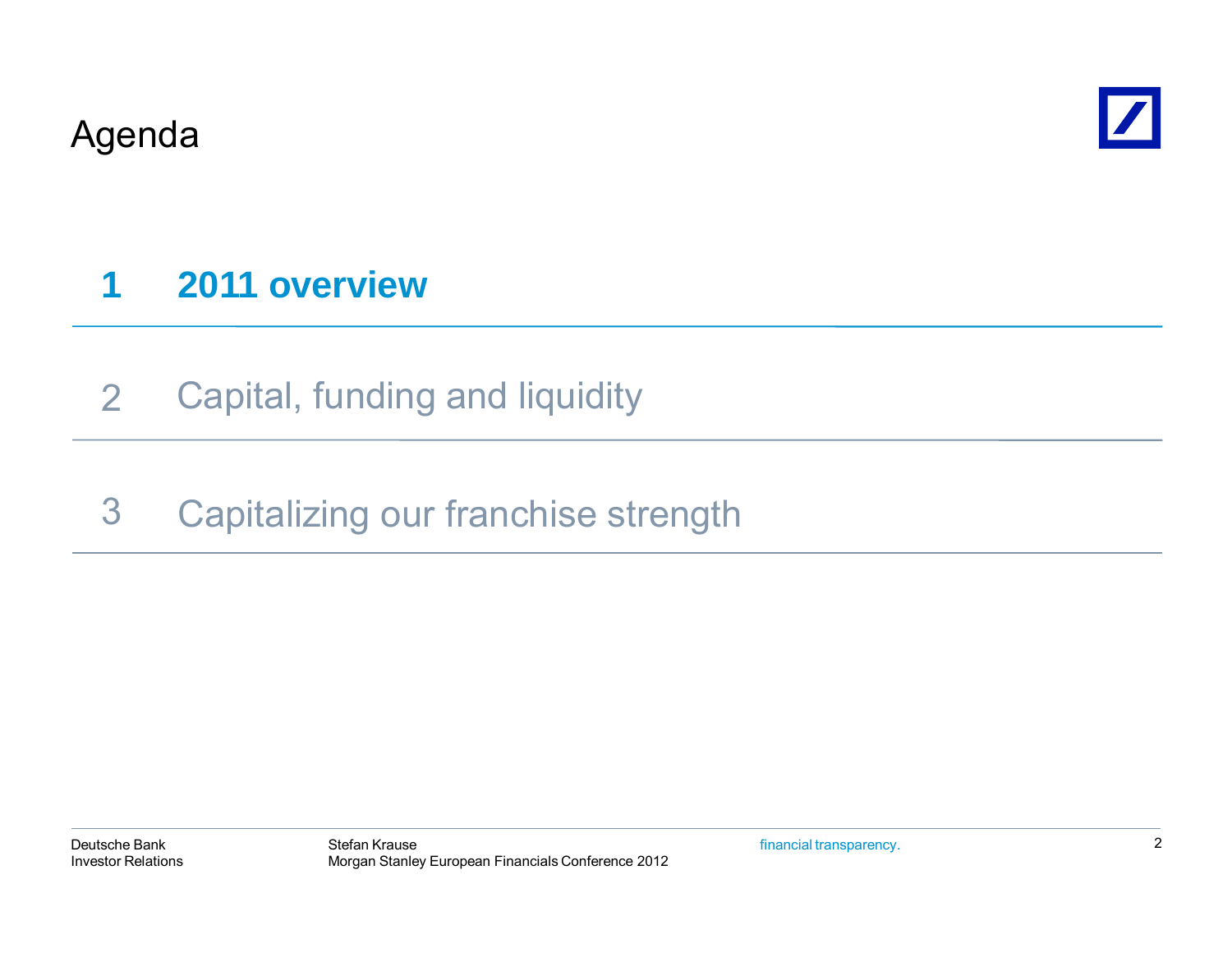Results overview



|                                        |                                                                                                                                                                                                                                                                                                                                                                                                                                                                                                                                                                                                                                                                                                                       |                                          | FY2011                  | FY2010      |  |  |  |  |
|----------------------------------------|-----------------------------------------------------------------------------------------------------------------------------------------------------------------------------------------------------------------------------------------------------------------------------------------------------------------------------------------------------------------------------------------------------------------------------------------------------------------------------------------------------------------------------------------------------------------------------------------------------------------------------------------------------------------------------------------------------------------------|------------------------------------------|-------------------------|-------------|--|--|--|--|
|                                        | <b>Profitability</b>                                                                                                                                                                                                                                                                                                                                                                                                                                                                                                                                                                                                                                                                                                  | Income before income taxes (in EUR bn)   | 5.4                     | 4.0         |  |  |  |  |
|                                        |                                                                                                                                                                                                                                                                                                                                                                                                                                                                                                                                                                                                                                                                                                                       | Net income (in EUR bn)                   | 4.3                     | 2.3         |  |  |  |  |
|                                        |                                                                                                                                                                                                                                                                                                                                                                                                                                                                                                                                                                                                                                                                                                                       | Pre-tax RoE (target definition) $(1)$    | 10%                     | 15%         |  |  |  |  |
|                                        |                                                                                                                                                                                                                                                                                                                                                                                                                                                                                                                                                                                                                                                                                                                       | Diluted EPS (in EUR)                     | 4.30                    | 2.92        |  |  |  |  |
|                                        |                                                                                                                                                                                                                                                                                                                                                                                                                                                                                                                                                                                                                                                                                                                       | Dividend per share (in EUR)              | $0.75^{(2)}$            | 0.75        |  |  |  |  |
|                                        |                                                                                                                                                                                                                                                                                                                                                                                                                                                                                                                                                                                                                                                                                                                       |                                          | 31 Dec 2011             | 31 Dec 2010 |  |  |  |  |
|                                        | Capital <sup>(3)</sup>                                                                                                                                                                                                                                                                                                                                                                                                                                                                                                                                                                                                                                                                                                | Core Tier 1 capital ratio                | 9.5%                    | 8.7%        |  |  |  |  |
|                                        |                                                                                                                                                                                                                                                                                                                                                                                                                                                                                                                                                                                                                                                                                                                       | Tier 1 capital ratio                     | 12.9%                   | 12.3%       |  |  |  |  |
|                                        |                                                                                                                                                                                                                                                                                                                                                                                                                                                                                                                                                                                                                                                                                                                       | Core Tier 1 capital (in EUR bn)          | 36.3                    | 30.0        |  |  |  |  |
|                                        |                                                                                                                                                                                                                                                                                                                                                                                                                                                                                                                                                                                                                                                                                                                       | Total assets (adjusted, in EUR bn) $(4)$ | 1,267                   | 1,211       |  |  |  |  |
| <b>Balance</b><br><b>Sheet</b>         |                                                                                                                                                                                                                                                                                                                                                                                                                                                                                                                                                                                                                                                                                                                       | Leverage ratio (target definition) $(5)$ | 21                      | 23          |  |  |  |  |
|                                        |                                                                                                                                                                                                                                                                                                                                                                                                                                                                                                                                                                                                                                                                                                                       | Liquidity reserves (in EUR bn) $(6)$     | 219                     | 150         |  |  |  |  |
| (1)<br>(2)<br>(3)<br>(4)<br>(5)<br>(6) | Based on average active equity<br>Proposed<br>31 Dec 2011 based on Basel 2.5, 31 Dec 2010 based on Basel 2<br>Adjusted for netting of derivatives and certain other components (Total assets according to IFRS were EUR 2,164 bn as of 31 Dec 2011 and EUR 1,906 bn as<br>of 31 Dec 2010)<br>Total assets (adjusted) divided by total equity (adjusted) per target definition<br>The bank's liquidity reserves include (a) available excess cash held primarily at central banks, (b) unencumbered central bank eligible business inventory, as<br>well as (c) the strategic liquidity reserve of highly liquid government securities and other central bank eligible assets. Excludes any positions held by Postbank |                                          |                         |             |  |  |  |  |
|                                        | Doutaghe Dank                                                                                                                                                                                                                                                                                                                                                                                                                                                                                                                                                                                                                                                                                                         | C <sub>total</sub>                       | financial transportance |             |  |  |  |  |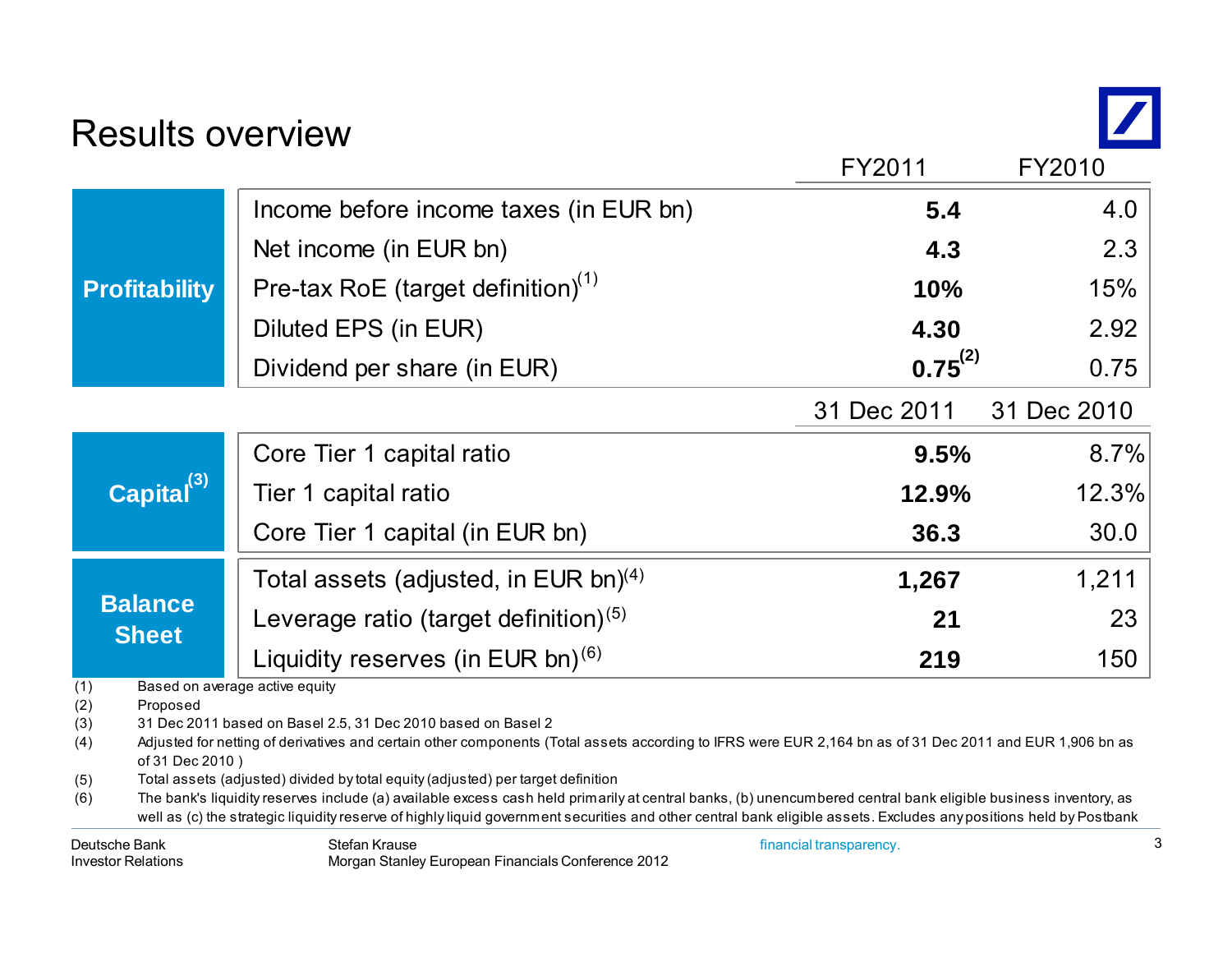

Transformed towards a more balanced, lower-risk business model

Strengthened footprints in PBC, PWM and GTB

Delivered execution excellence on acquisitions

Focused vigorously on high-quality liquidity and funding profile

Maintained high capital discipline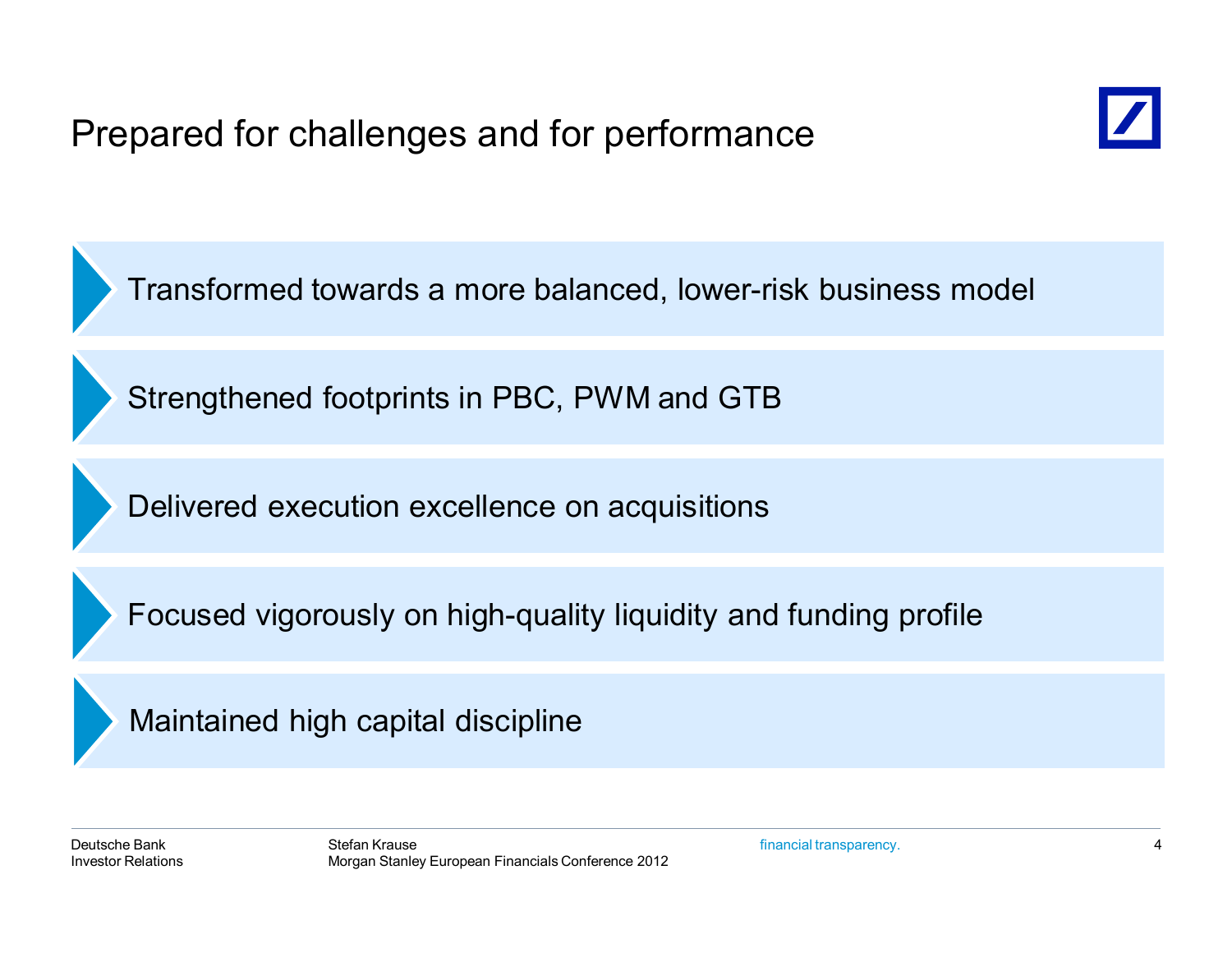Agenda



1 2011 overview

#### **2Capital, funding and liquidity**

#### 3Capitalizing our franchise strength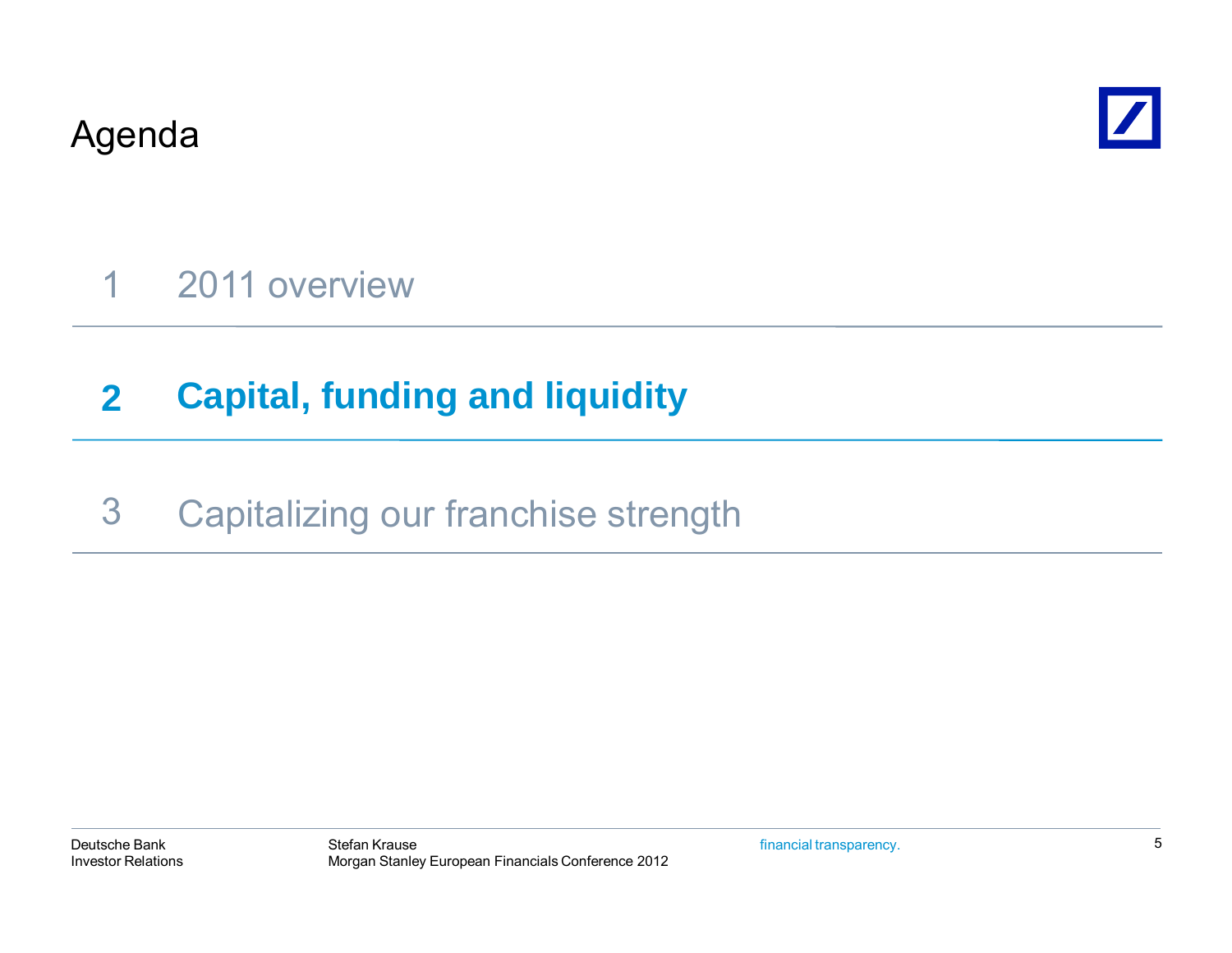## At period end Highest year-end capital ratios ever despite Basel 2.5



Note: Tier 1 ratio = Tier 1 capital / RWA; Core Tier 1 ratio = (Tier 1 capital - hybrid Tier 1 capital) / RWA

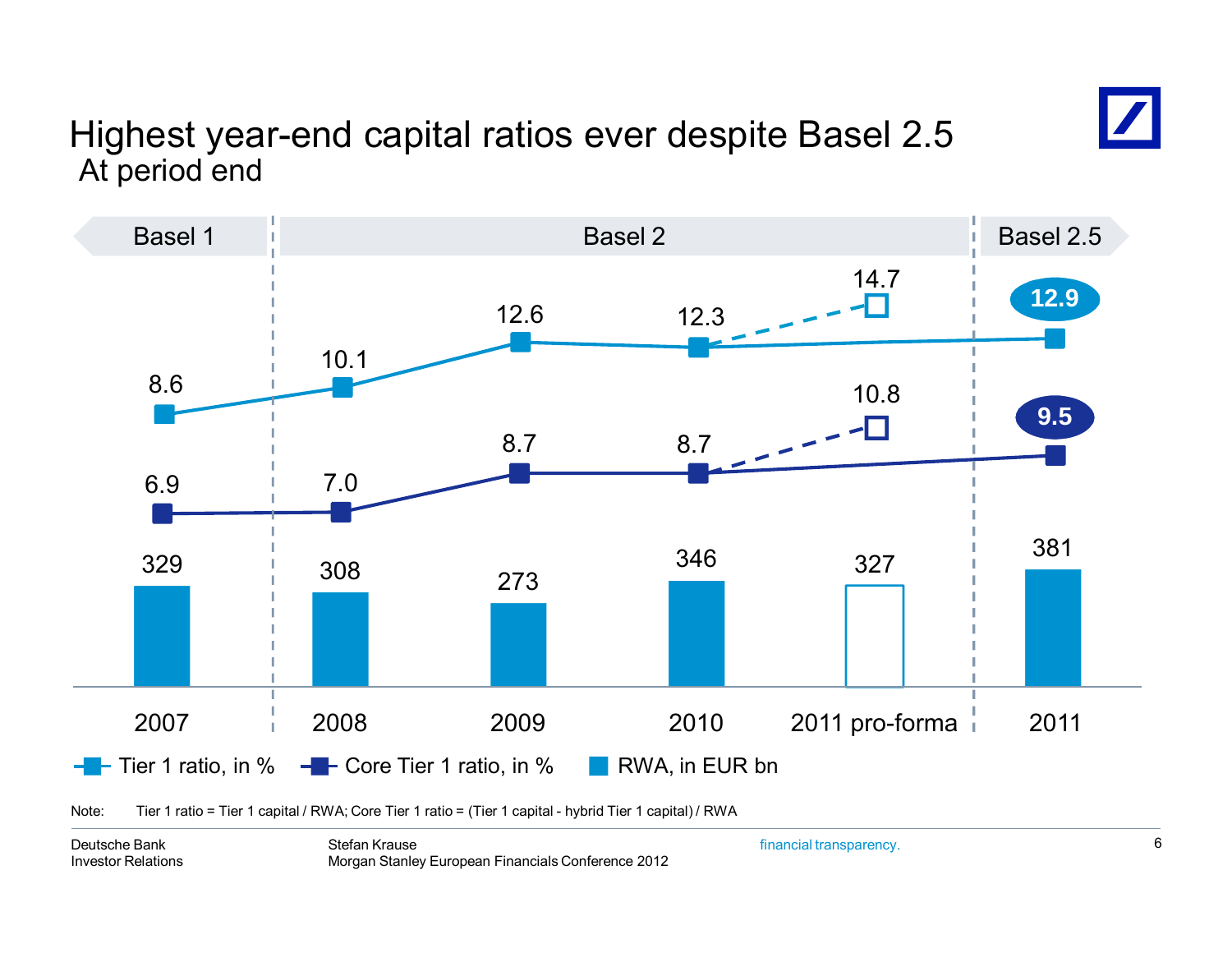

# Preparation of implementation of Basel 3 well underway Simulation $(1)$ , in EUR bn



Morgan Stanley European Financials Conference 2012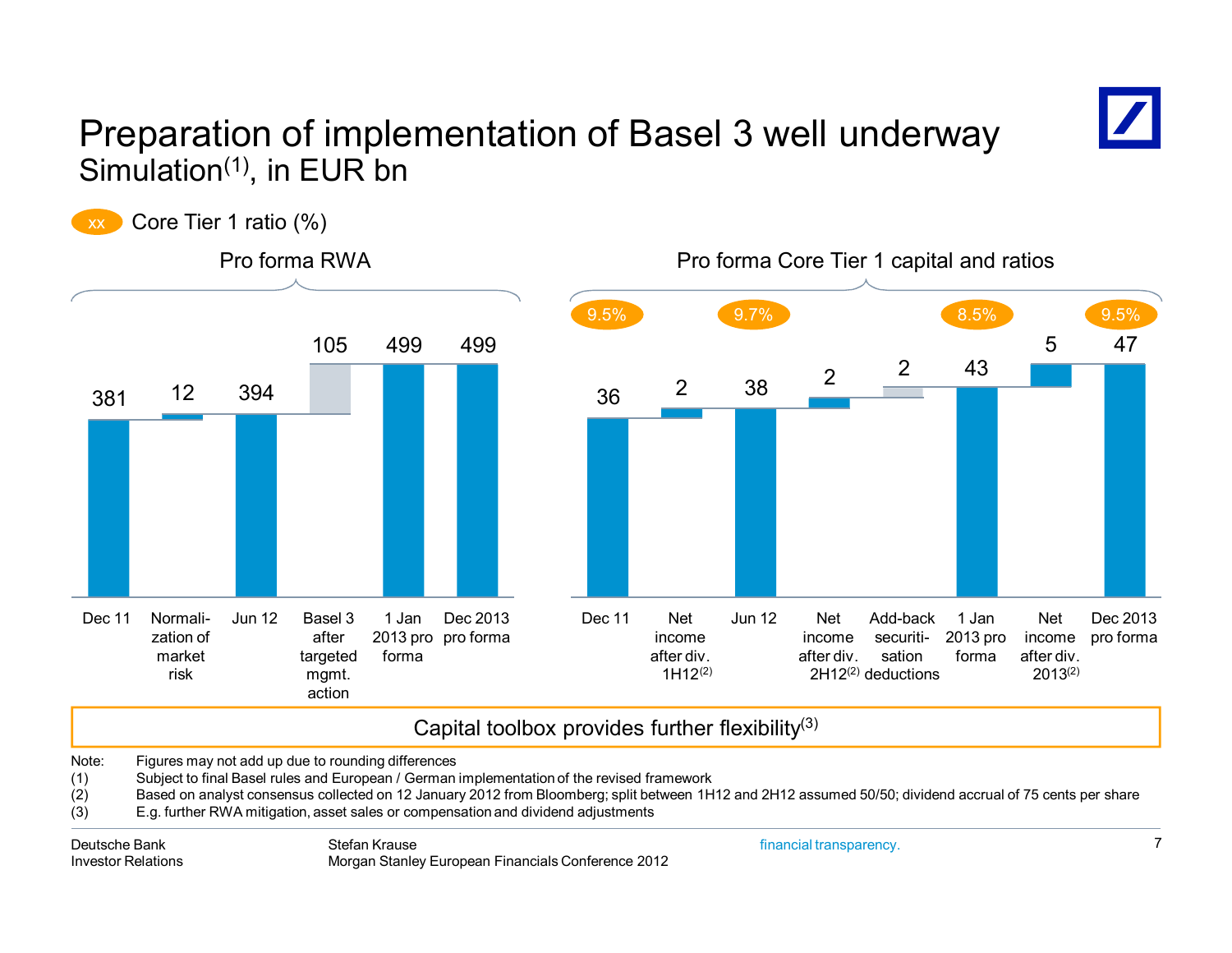# Differences in risk weightings reflect different regimes



### RWA as % of total assets adj. for netting (Dec 2011)



### US

- Large internationally active banks show average risk weights of about 50%
- Broker dealer focused banks show somewhat lower risk weights; banks more akin to universal bank characteristics show somewhat higher risk weights
- Simple Basel 1 risk weights

### EU

- 
- Swiss peers show lower average risk weights due to historical low risk lending profile
- Risk sensitive Basel 2 framework allows for more granular risk representation; no leverage regime
- Europe applying Basel 2.5 starting 2011

#### Deutsche BankInvestor Relations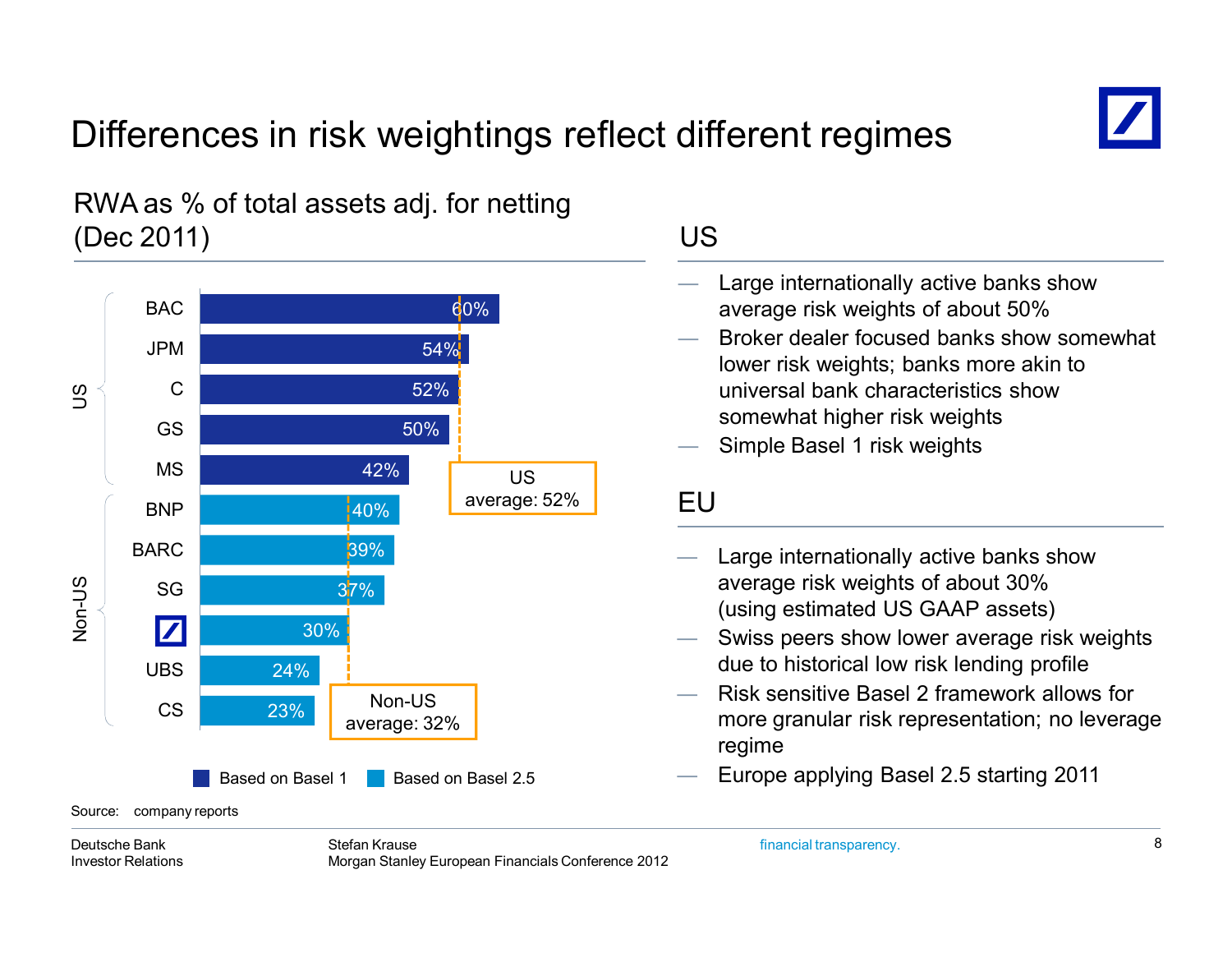# Higher average risk weights coincide with higher risk



#### Bloomberg WDCI crisis-related cumulative write-downs and losses (3Q07 – 3Q11) / average assets 2007 – 2011

![](_page_8_Figure_3.jpeg)

Source: Bloomberg; company reports

- Regulatory risk weights are designed to capture the risk of unexpected losses per exposure unit
- Higher default probabilities lead to higher risk weights - and so do higher loss severities

- Over the last 4-5 years, top US banks have shown significantly higher loss rates compared to European peers
- Higher average risk weights are a consequence
	- Consistent application of Basel 2 / 2.5 / 3 would enhance transparency and comparability based on a common, risk sensitive framework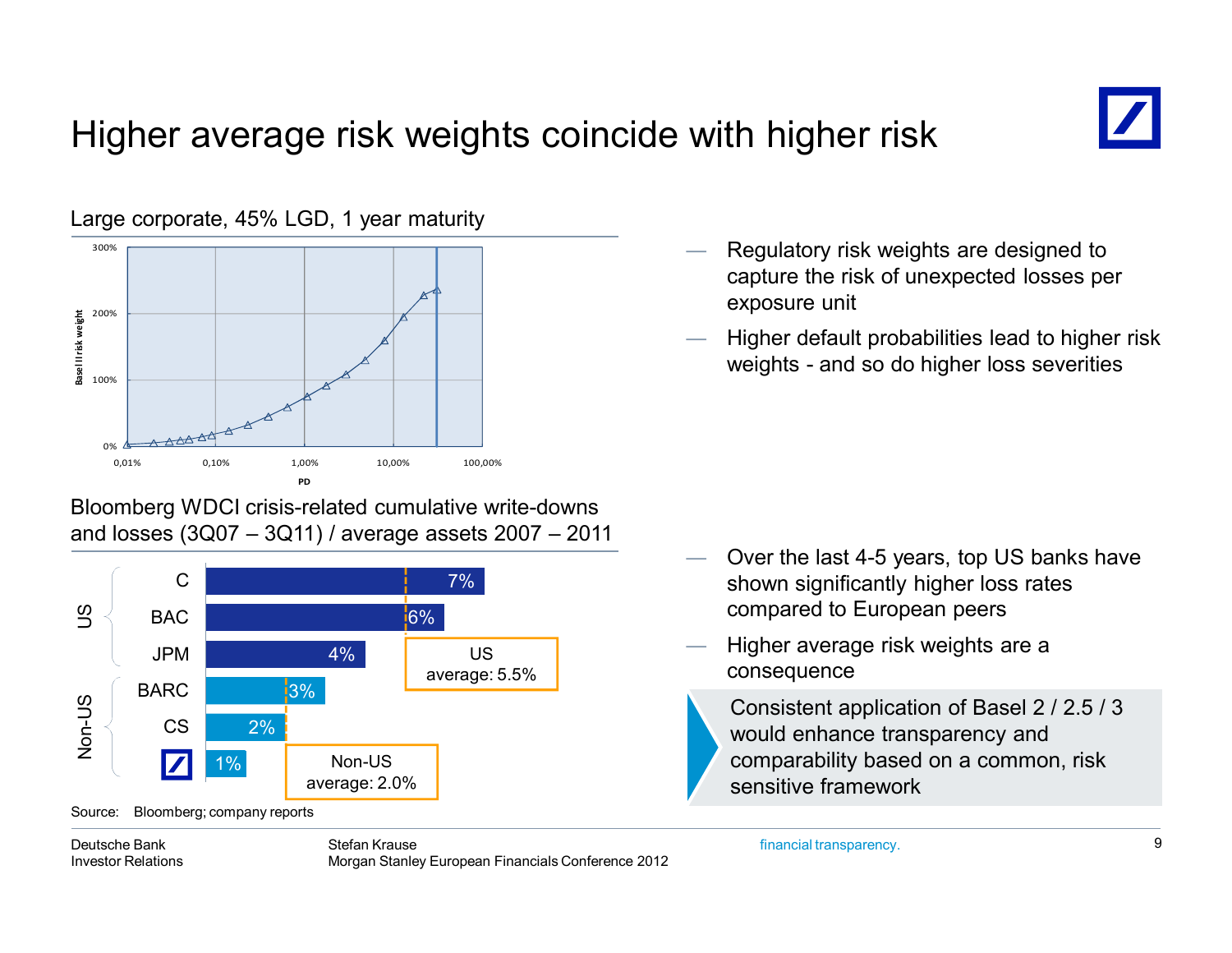# Strong funding profile and record liquidity reserves

![](_page_9_Picture_1.jpeg)

(1) The bank's liquidity reserves include (a) available excess cash held primarily at central banks, (b) unencumbered central bank eligible business inventory, as well as (c) the strategic liquidity reserve of highly liquid government securities and other central bank eligible assets. Excludes any positions held by Postbank

- (2) Includes Postbank since 2010, Postbank holds equivalent liquidity reserves which exceed its standalone UWSF; Dec 2007 has been rebased to ensure consistency with Dec 2011 presentation
- (3) Includes Government, Agency, Government guaranteed
- (4) All eligible in regular central bank operations

#### Deutsche BankInvestor Relations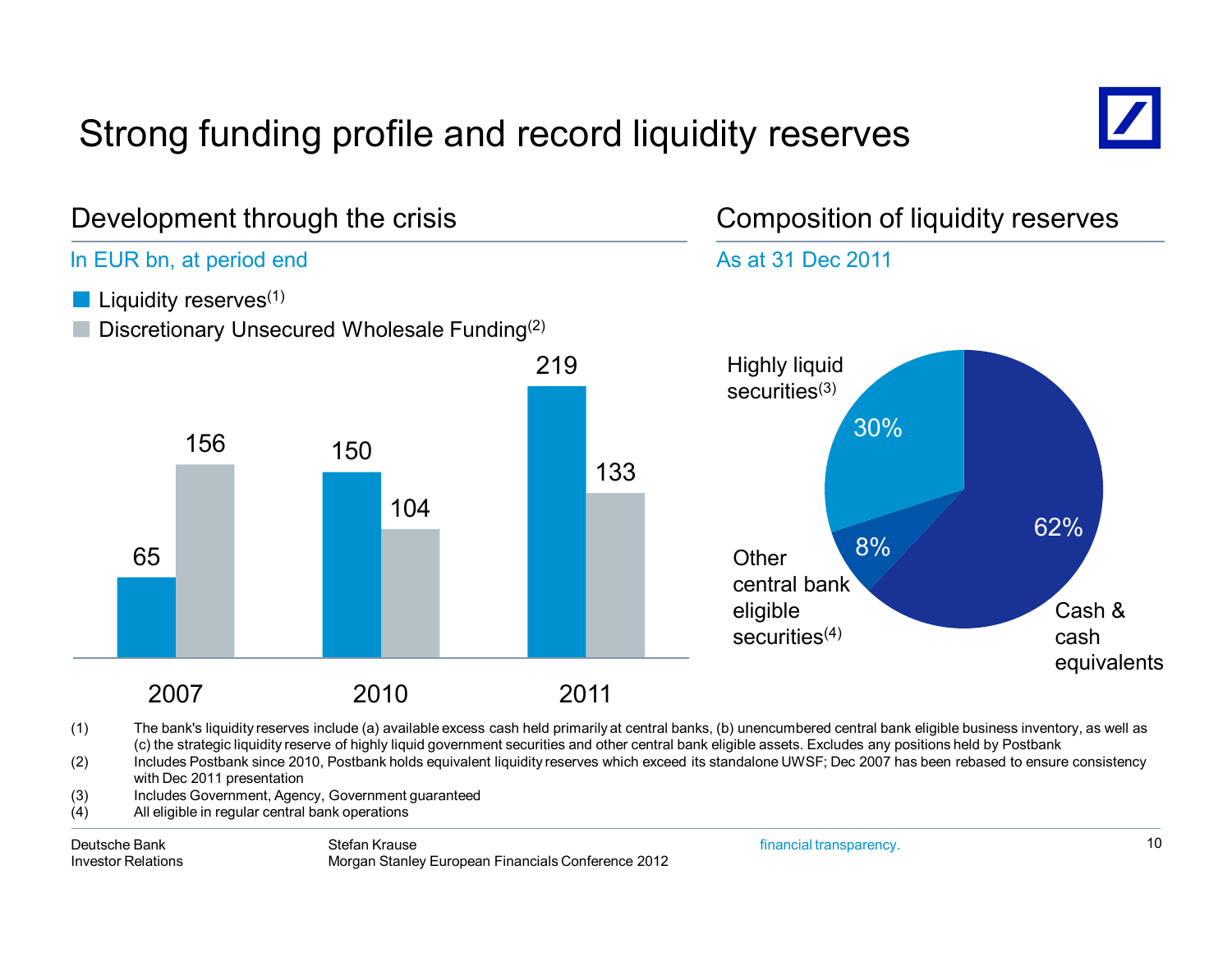Agenda

![](_page_10_Picture_1.jpeg)

1 2011 overview

2Capital, funding and liquidity

#### **3Capitalizing our franchise strength**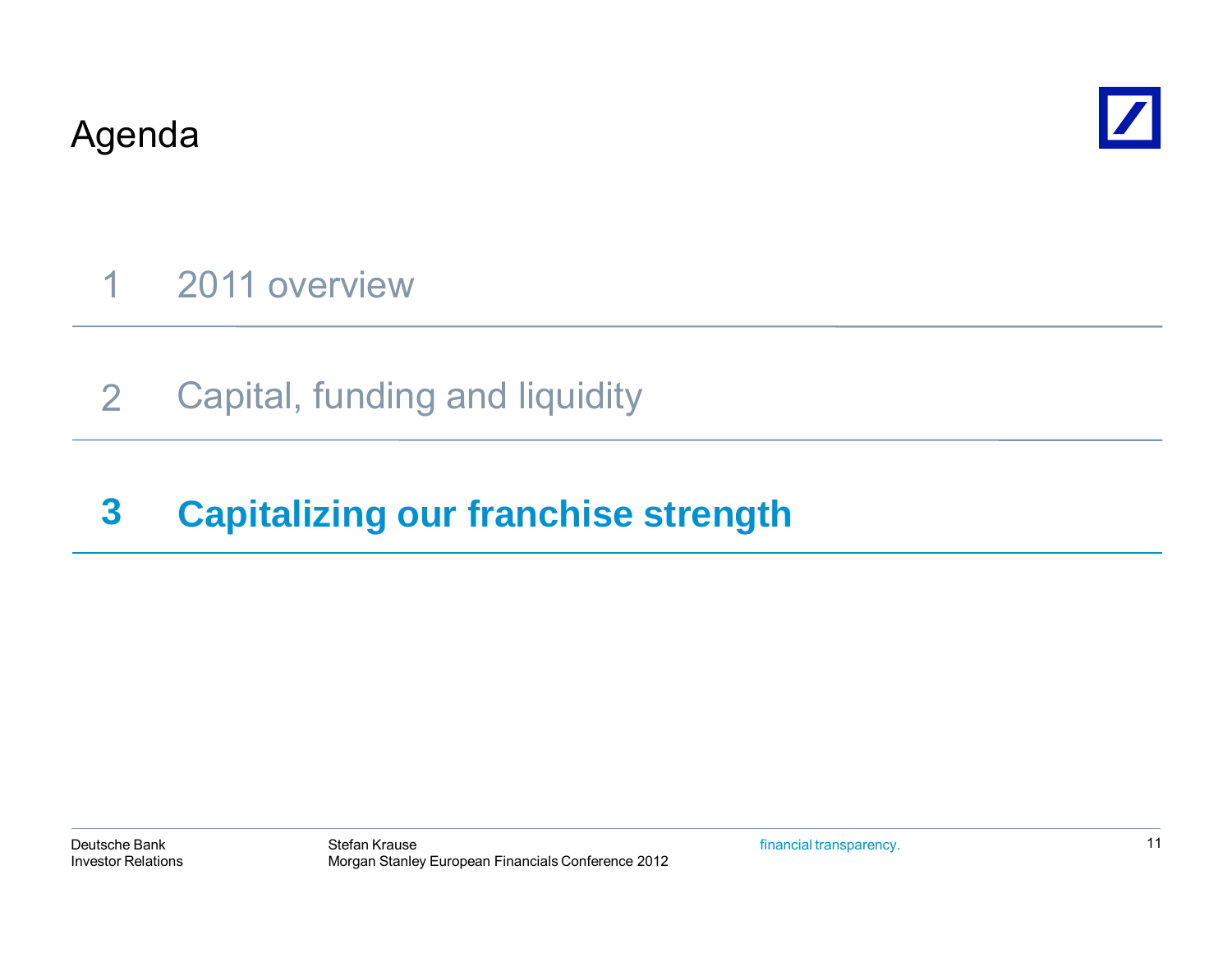![](_page_11_Picture_1.jpeg)

![](_page_11_Figure_2.jpeg)

Deutsche BankInvestor Relations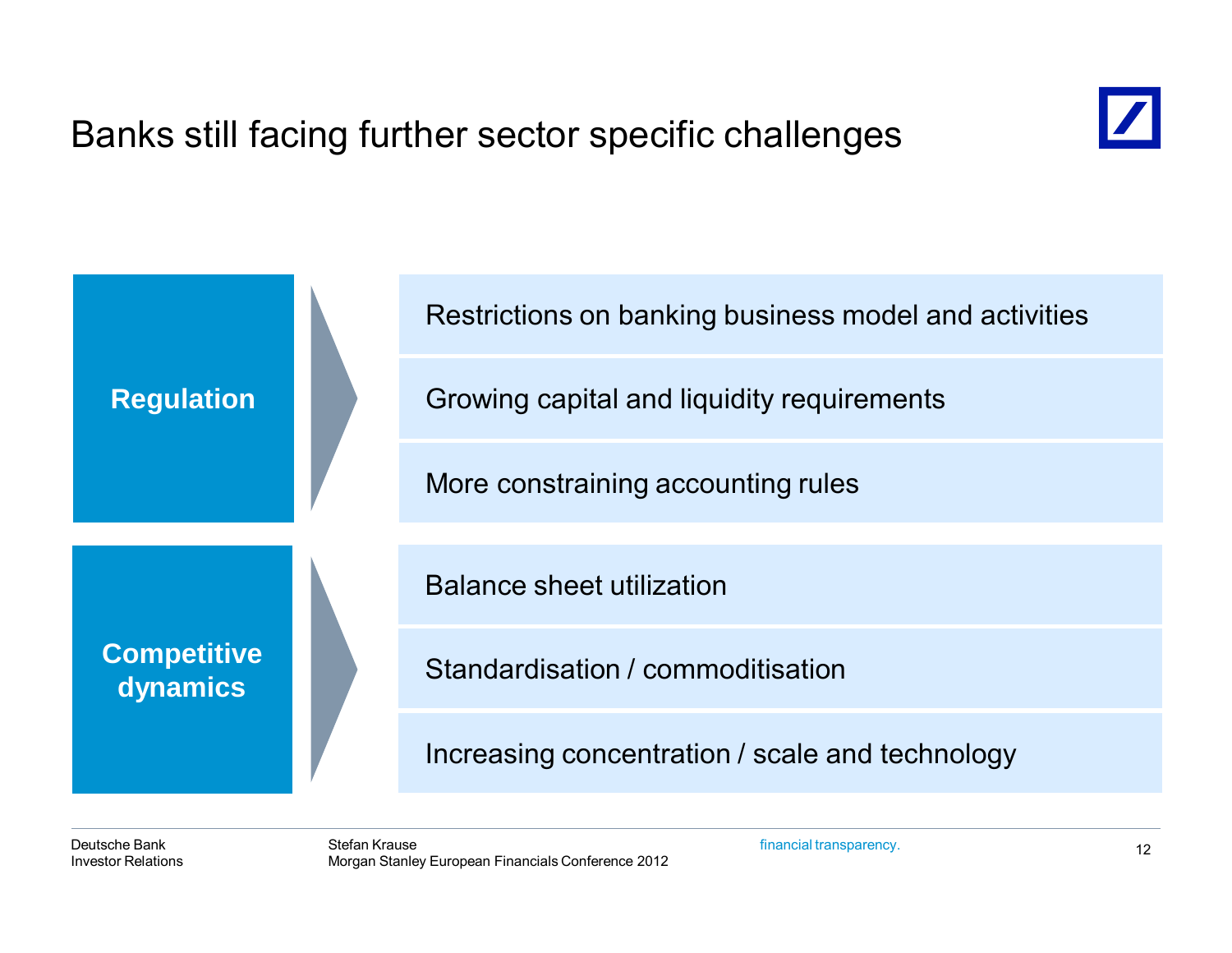### Good revenue performance vs. peers  $\Delta$  revenues $^{(1)}$ , FY 2011 vs FY 2010, in %

![](_page_12_Picture_1.jpeg)

Deutsche Bank Peers<sup>(2)</sup>

![](_page_12_Figure_3.jpeg)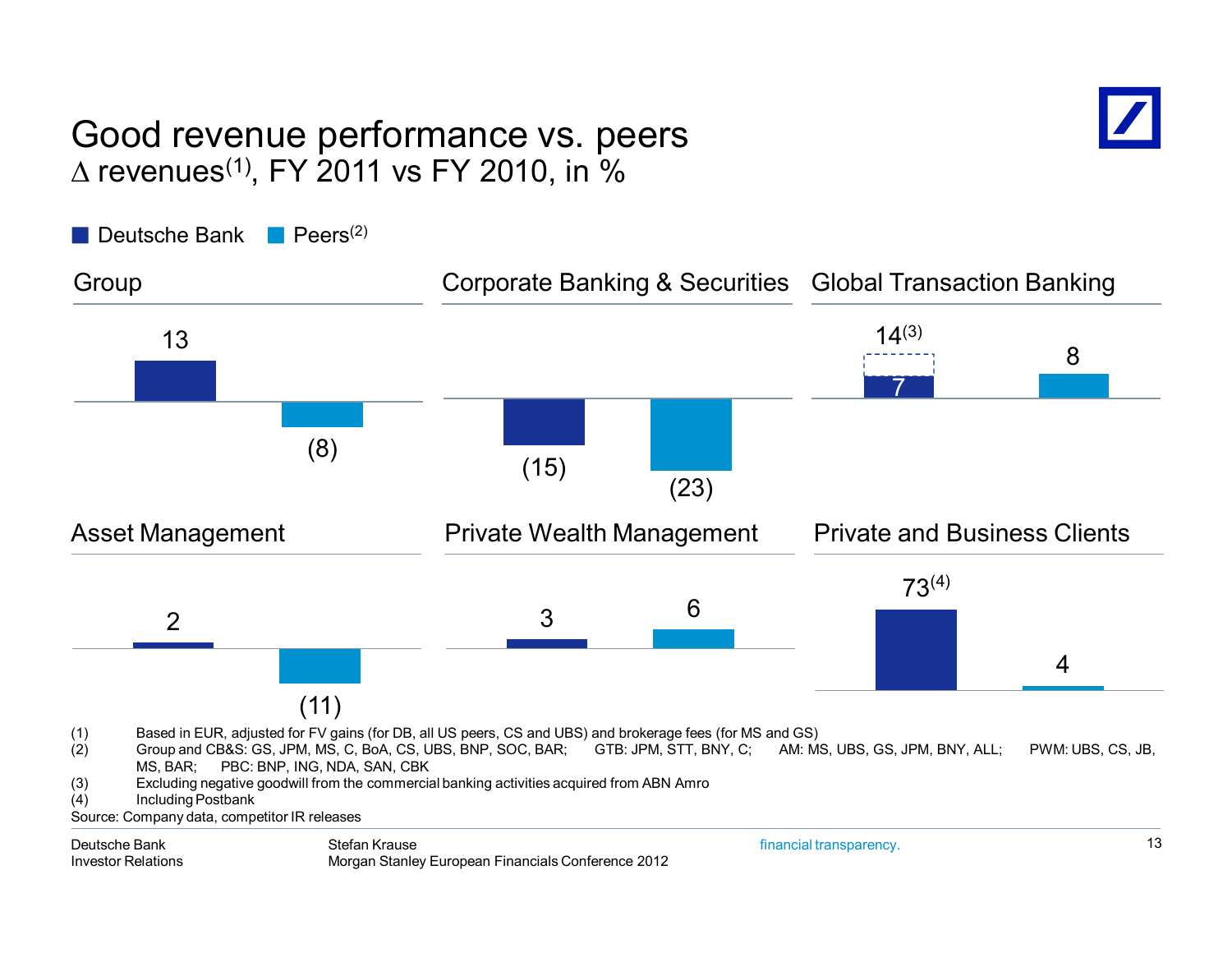# Investment bank significantly affected by environment in 2011 | Corporate Banking & Securities

![](_page_13_Figure_1.jpeg)

Note: 2007 and 2008 numbers based on last available structure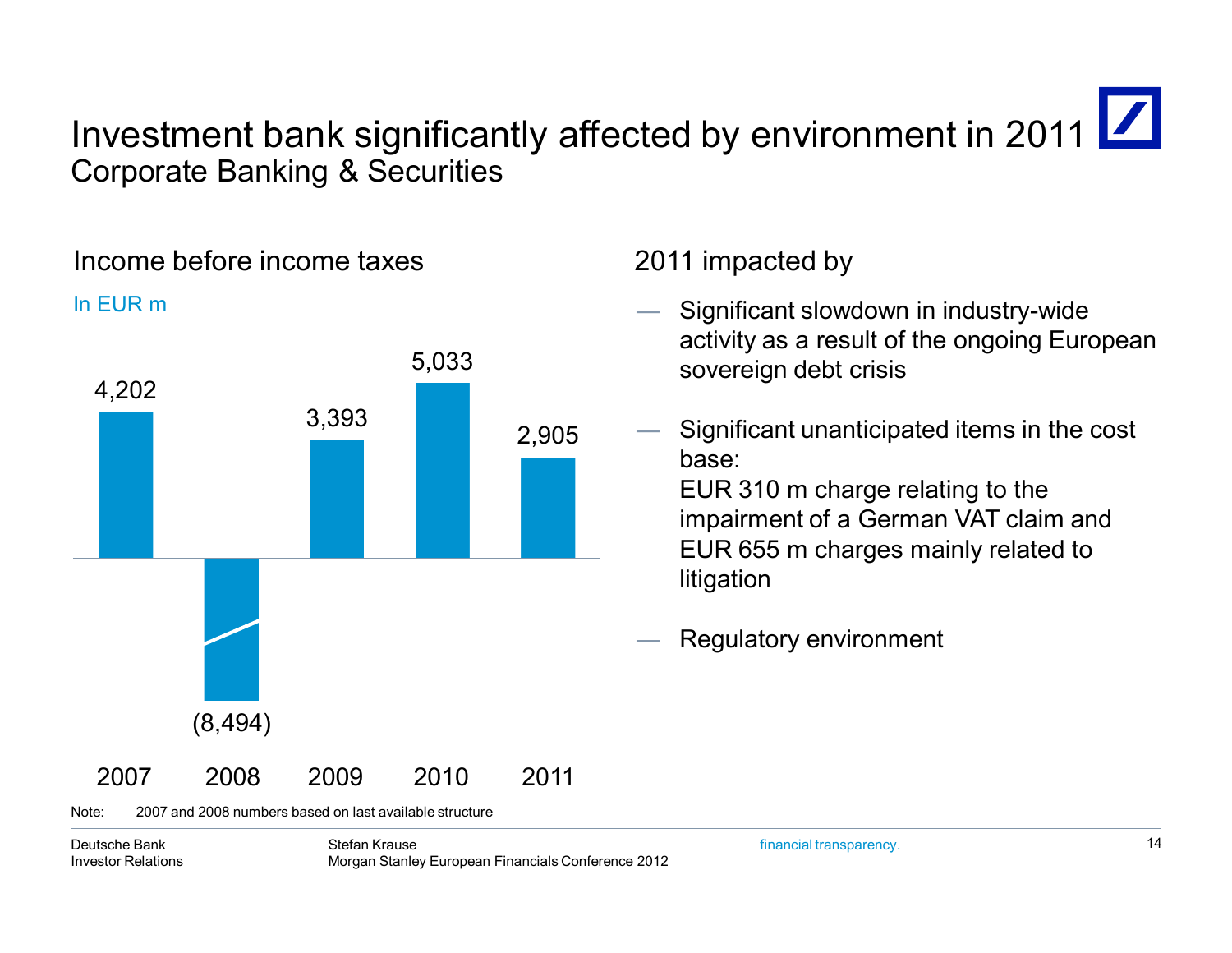# However, CB&S showed relative resilience ...

![](_page_14_Picture_1.jpeg)

| 2010: Rank 5                                                                                                                                                                                                                                                                                                                                                                                                                                                                                                                                                                                                                                                                                                                                                                                                                                                                                                                                                                                                                                                                                                                                                         |                                                         |      | 2011: Rank 3<br>DB performance drivers                              |                                                         |      |               |  |  |  |
|----------------------------------------------------------------------------------------------------------------------------------------------------------------------------------------------------------------------------------------------------------------------------------------------------------------------------------------------------------------------------------------------------------------------------------------------------------------------------------------------------------------------------------------------------------------------------------------------------------------------------------------------------------------------------------------------------------------------------------------------------------------------------------------------------------------------------------------------------------------------------------------------------------------------------------------------------------------------------------------------------------------------------------------------------------------------------------------------------------------------------------------------------------------------|---------------------------------------------------------|------|---------------------------------------------------------------------|---------------------------------------------------------|------|---------------|--|--|--|
|                                                                                                                                                                                                                                                                                                                                                                                                                                                                                                                                                                                                                                                                                                                                                                                                                                                                                                                                                                                                                                                                                                                                                                      | $CB&S$ revenues <sup><math>(1)</math></sup> , in EUR bn |      |                                                                     | $CB&S$ revenues <sup><math>(1)</math></sup> , in EUR bn |      |               |  |  |  |
| <b>BoA</b>                                                                                                                                                                                                                                                                                                                                                                                                                                                                                                                                                                                                                                                                                                                                                                                                                                                                                                                                                                                                                                                                                                                                                           |                                                         | 21.0 | More Top-3 positions than<br>any other bank $(2)$                   | <b>JPM</b>                                              |      | 18.1<br>(7)%  |  |  |  |
| <b>JPM</b>                                                                                                                                                                                                                                                                                                                                                                                                                                                                                                                                                                                                                                                                                                                                                                                                                                                                                                                                                                                                                                                                                                                                                           | 19.5                                                    |      |                                                                     | <b>BoA</b>                                              |      | 16.2<br>(23)% |  |  |  |
| <b>GS</b>                                                                                                                                                                                                                                                                                                                                                                                                                                                                                                                                                                                                                                                                                                                                                                                                                                                                                                                                                                                                                                                                                                                                                            | 18.3                                                    |      | Benefits from further                                               | $\boxed{\mathbf{Z}}$                                    | 14.9 | (15)%         |  |  |  |
| Citi                                                                                                                                                                                                                                                                                                                                                                                                                                                                                                                                                                                                                                                                                                                                                                                                                                                                                                                                                                                                                                                                                                                                                                 | 17.9                                                    |      | integration                                                         | Citi                                                    | 14.0 | (22)%         |  |  |  |
| $\boxed{\mathbf{Z}}$                                                                                                                                                                                                                                                                                                                                                                                                                                                                                                                                                                                                                                                                                                                                                                                                                                                                                                                                                                                                                                                                                                                                                 | 17.5                                                    |      | Partially offset by<br>overweight to Europe<br>(#2 Fixed Income, #1 | <b>GS</b>                                               | 13.2 | (27)%         |  |  |  |
| <b>BAR</b>                                                                                                                                                                                                                                                                                                                                                                                                                                                                                                                                                                                                                                                                                                                                                                                                                                                                                                                                                                                                                                                                                                                                                           | 15.4                                                    |      |                                                                     | <b>BAR</b>                                              | 11.9 | (23)%         |  |  |  |
| <b>BNP</b>                                                                                                                                                                                                                                                                                                                                                                                                                                                                                                                                                                                                                                                                                                                                                                                                                                                                                                                                                                                                                                                                                                                                                           | 12.1                                                    |      | Equities, #1 Corporate                                              | <b>BNP</b>                                              | 9.7  | (20)%         |  |  |  |
| <b>CS</b>                                                                                                                                                                                                                                                                                                                                                                                                                                                                                                                                                                                                                                                                                                                                                                                                                                                                                                                                                                                                                                                                                                                                                            | 12.1                                                    |      | Finance $(3)$                                                       | <b>CS</b>                                               | 9.0  | $(25)\%$      |  |  |  |
| <b>MS</b>                                                                                                                                                                                                                                                                                                                                                                                                                                                                                                                                                                                                                                                                                                                                                                                                                                                                                                                                                                                                                                                                                                                                                            | 11.8                                                    |      |                                                                     | <b>MS</b>                                               | 8.5  | (28)%         |  |  |  |
| <b>UBS</b>                                                                                                                                                                                                                                                                                                                                                                                                                                                                                                                                                                                                                                                                                                                                                                                                                                                                                                                                                                                                                                                                                                                                                           | 9.1                                                     |      |                                                                     | <b>UBS</b>                                              | 6.0  | (34)%         |  |  |  |
| <b>SOC</b>                                                                                                                                                                                                                                                                                                                                                                                                                                                                                                                                                                                                                                                                                                                                                                                                                                                                                                                                                                                                                                                                                                                                                           | 7.8                                                     |      |                                                                     | <b>SOC</b>                                              | 6.0  | $(24)\%$      |  |  |  |
| (1)<br>Based on reported data (JPM Investment Banking, Citi Securities & Banking, BoA Global Banking & Markets, GS Institutional Client Service and Investment Banking and Debt securities & Ioans, MS Institutional<br>Securities, UBS Investment Bank and Corporate Centre, Credit Suisse Investment Banking, Barclays Capital, BNP Paribas Global Corporate and Investment Banking, Société Généralé Corporate and Investment<br>Banking); Figures exclude fair value gains/losses (for DB, all US peers, CS and UBS) and brokerage fees (for MS, GS) to reflect underlying performance<br>Top 3 rankings counted for each product and major region (Americas, Europe, Asia ex Japan, Japan). Products include a wide range of fixed income, equities and corporate finance products. Rankings generally<br>(2)<br>on the basis of client market share, penetration or fees. Total of 77 markets analysed<br>#2 European Fixed Income market share in 2011 (Greenwich Associates), #1 European Equity Research/Advisory Share in 2011 (Greenwich Associates), #1 EMEA Corporate Finance fees (Dealogic)<br>(3)<br>$\sim$ .<br>Company data compositor ID relegges |                                                         |      |                                                                     |                                                         |      |               |  |  |  |

Source: Company data, competitor IR releases

financial transparency.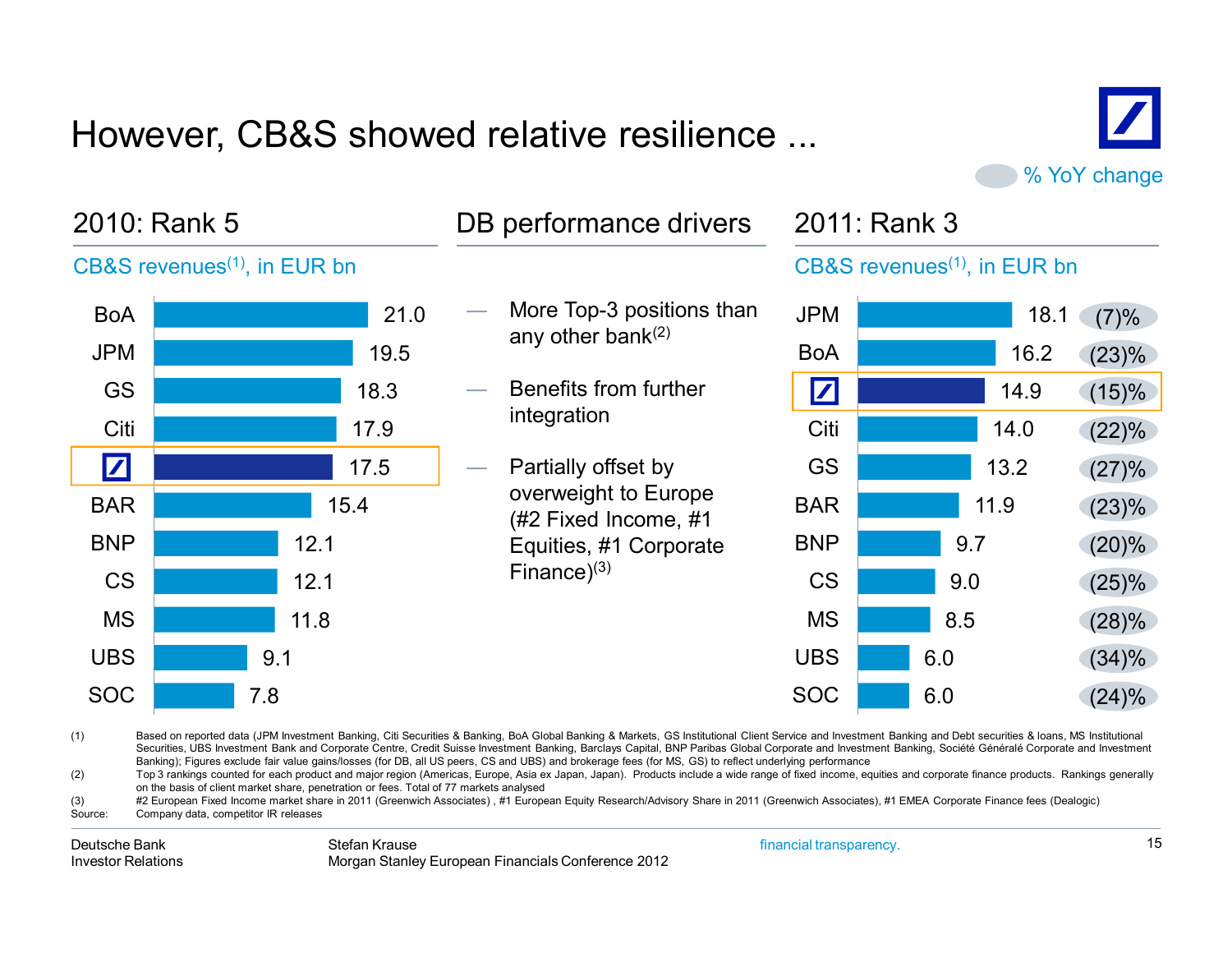# ... with strong momentum despite lower capital level

![](_page_15_Figure_1.jpeg)

Note: Peers include: BAR, BoA, Citi, CS, GS, JPM, MS and UBS

(1) Top 3 rankings counted for each product and major region (Americas, Europe, Asia ex Japan, Japan). Products include a wide range of fixed income, equities and corporate finance products. Rankings generally on the basis of client market share, penetration or fees. Total of 76 markets analysed

Source: Greenwich Associates, Euromoney, Coalition Development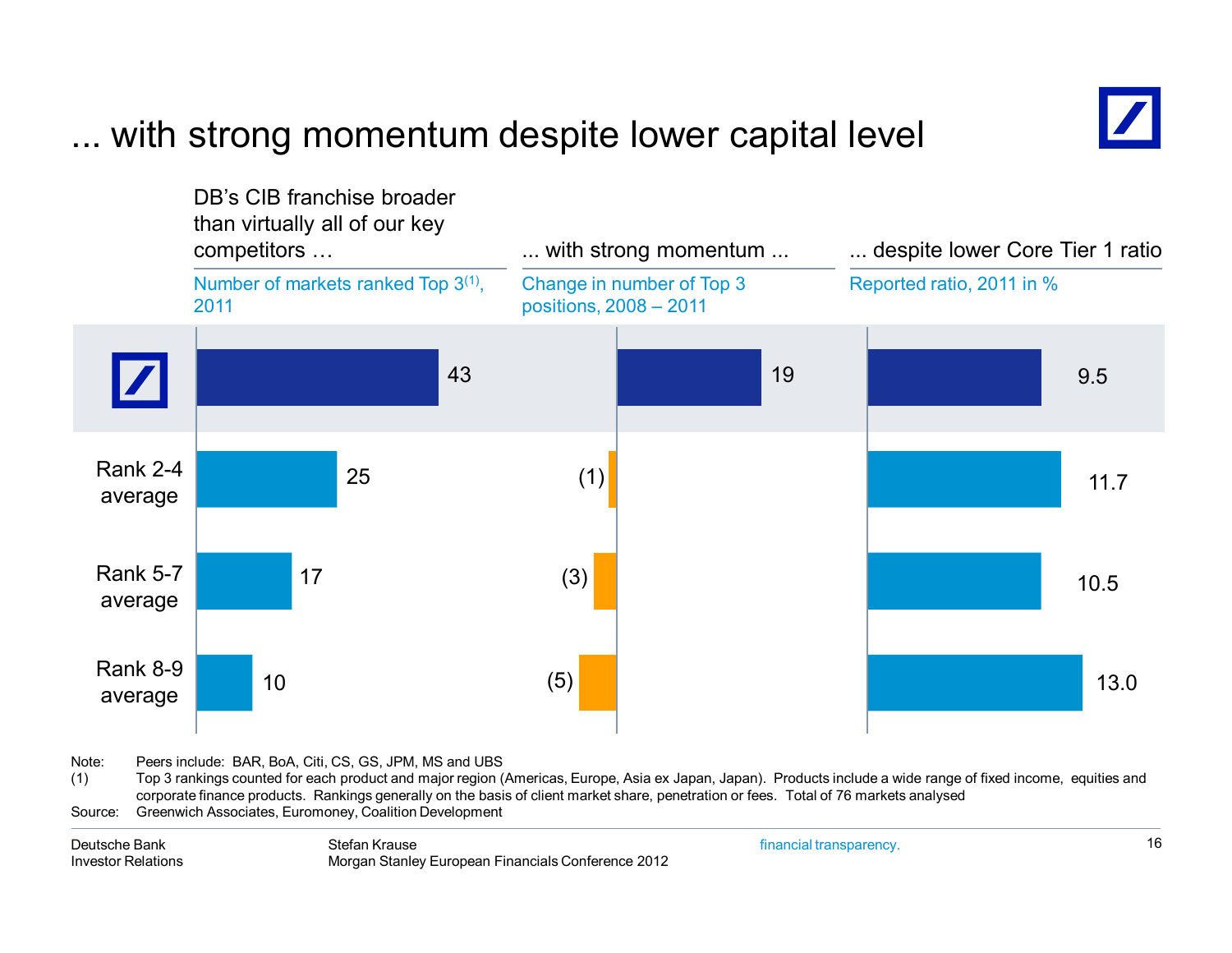### Best result ever in PCAM and GTBIncome before income taxes, in EUR bn

![](_page_16_Picture_1.jpeg)

![](_page_16_Figure_2.jpeg)

Deutsche BankInvestor Relations

Stefan KrauseMorgan Stanley European Financials Conference 2012 financial transparency.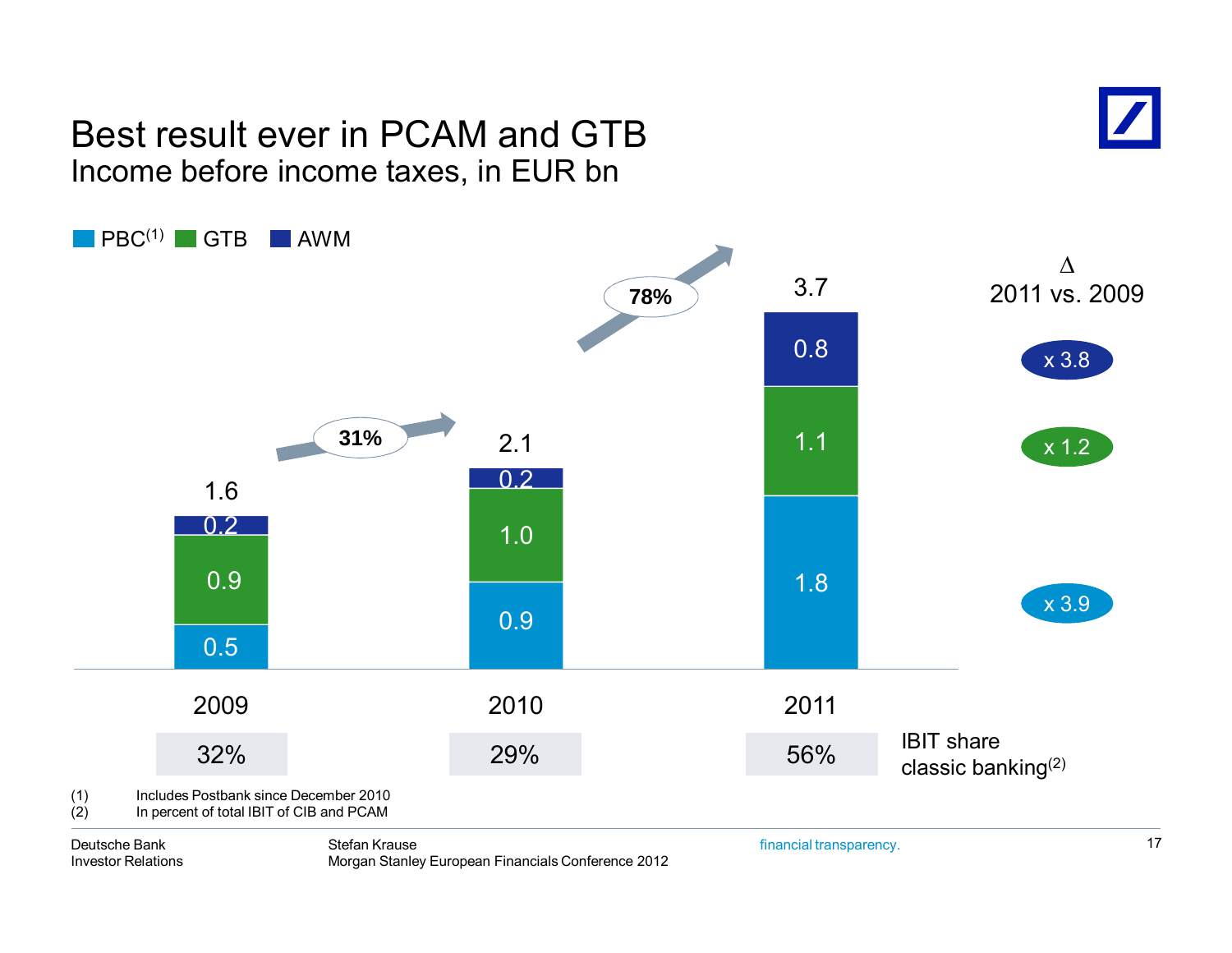# Global Transaction Banking: Performance, growth, and a safe haven

![](_page_17_Figure_1.jpeg)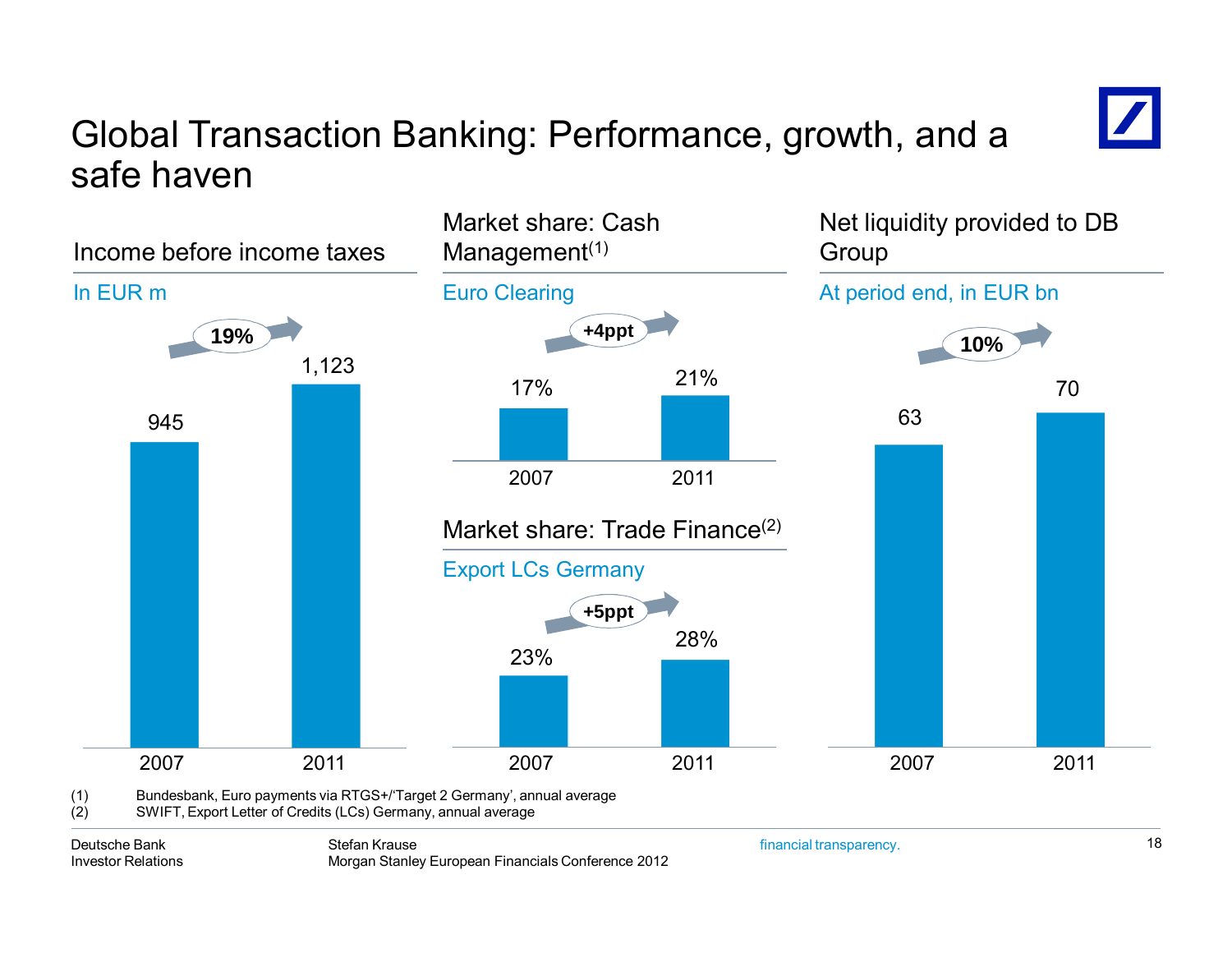# Asset Management: Focus on core business

![](_page_18_Picture_1.jpeg)

![](_page_18_Figure_2.jpeg)

(1) Source: BVI, including ETF, AGI (Allianz Global Investor)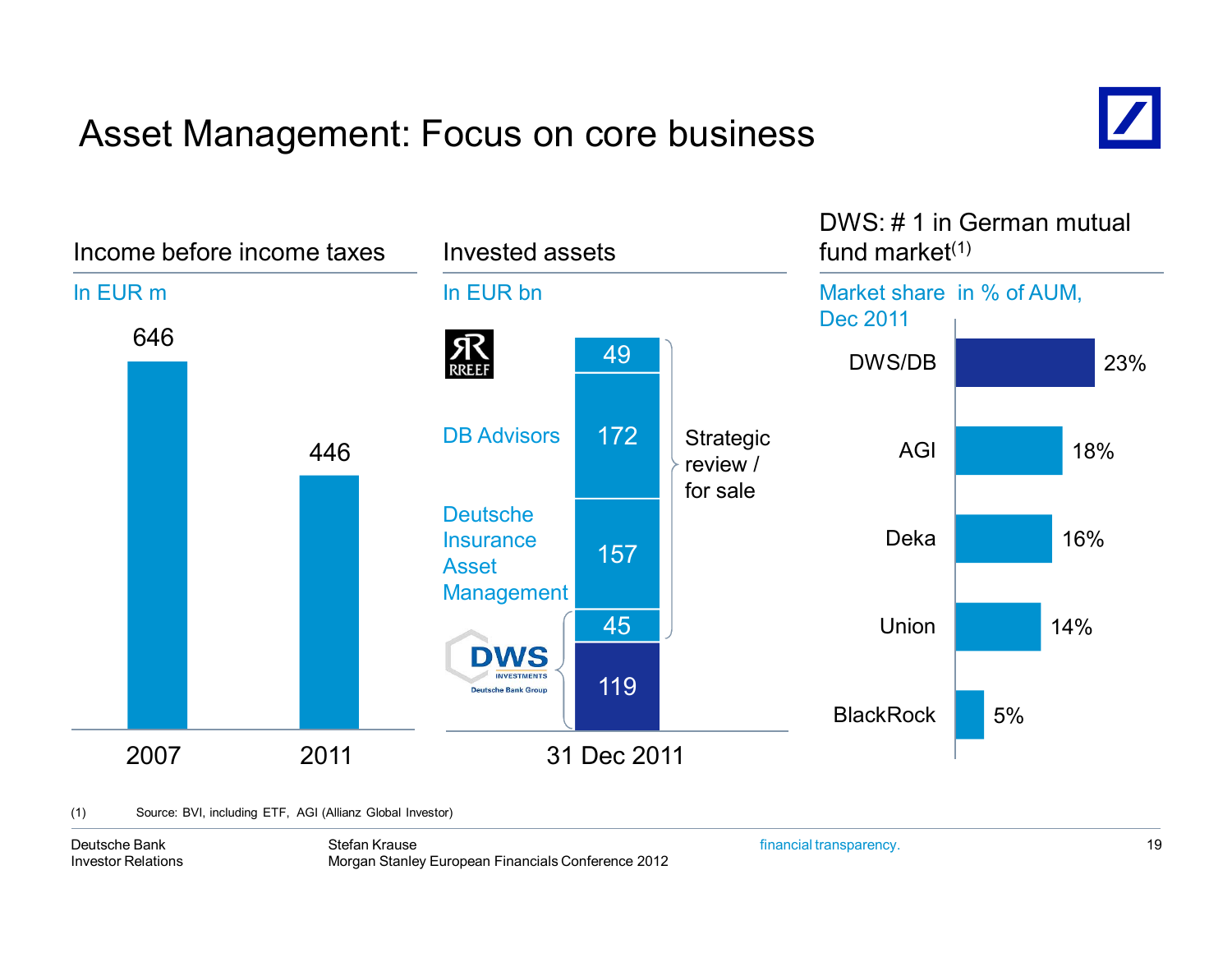# Private Wealth Management: An established player

![](_page_19_Figure_1.jpeg)

Notes: Germany including SOP; Americas including PCS, EMEA including UK and other; acquisition invested assets as of Dec 2011; market effect excluded 1) Excludes EUR 5 bn SOP Switzerland

![](_page_19_Picture_6.jpeg)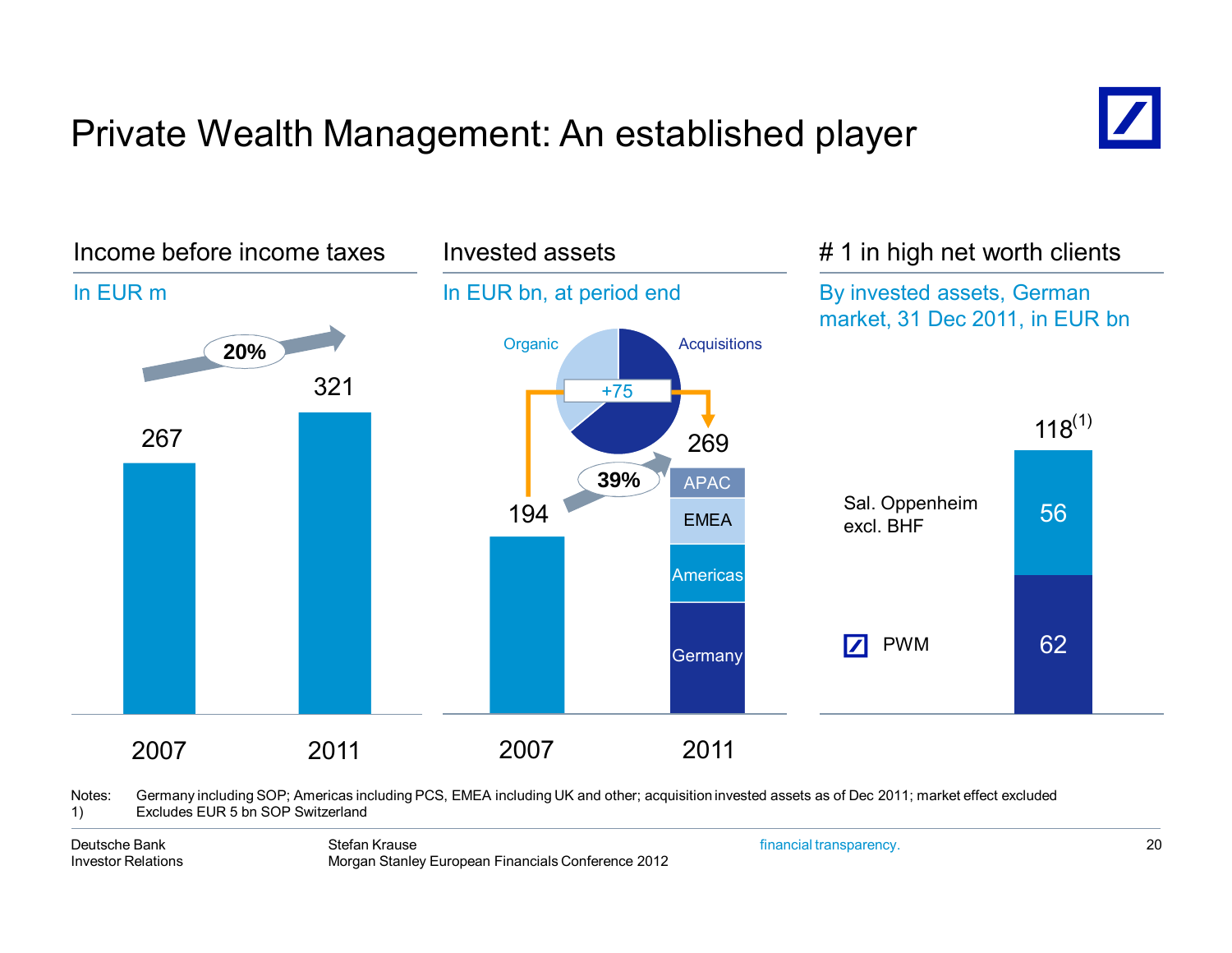# Private & Business Clients: A quantum leap

![](_page_20_Picture_1.jpeg)

![](_page_20_Figure_2.jpeg)

(2) Equity stake of 19.99%

(3) Now fully merged into Deutsche Bank Privat- und Geschäftskunden AG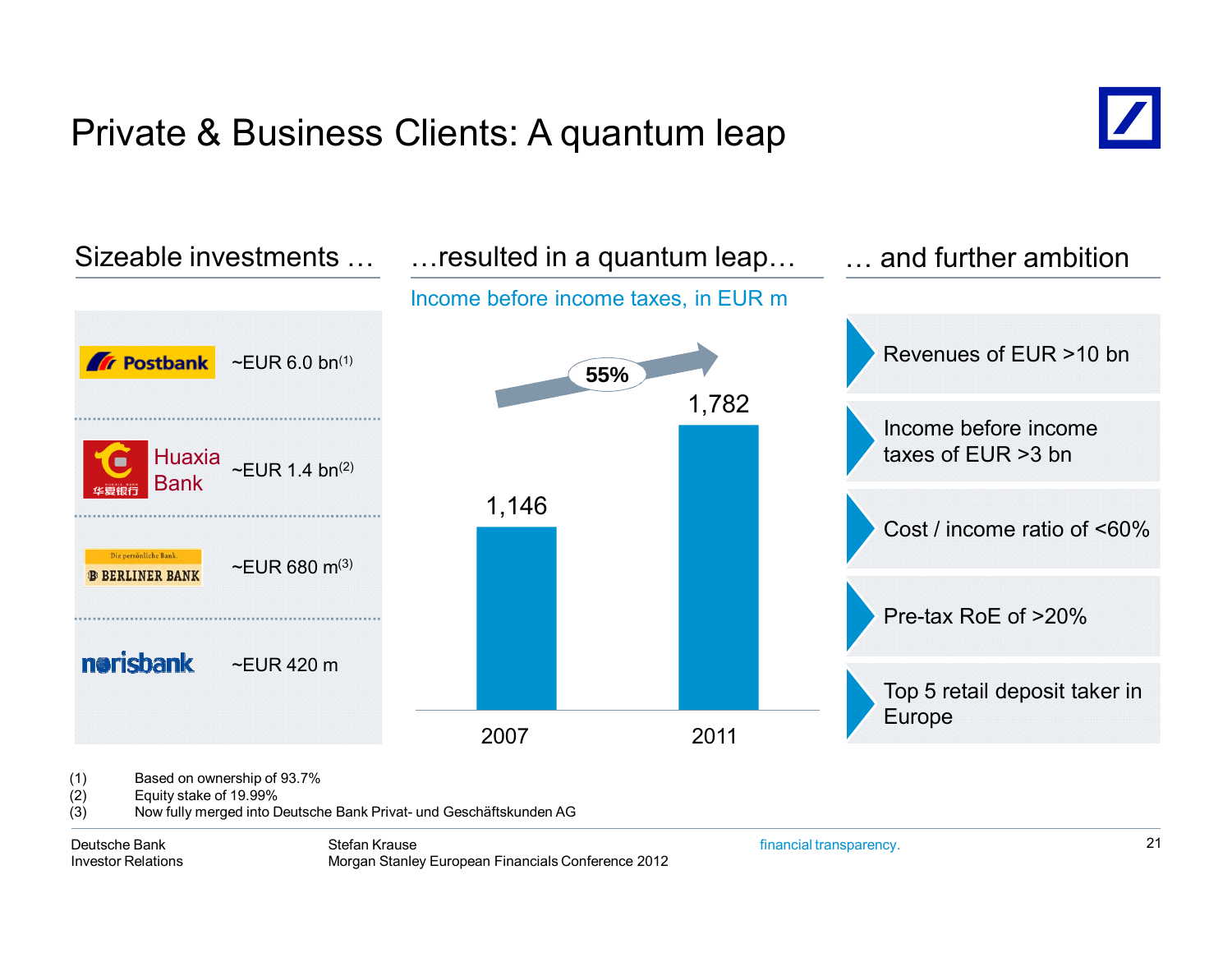# Benefiting from resilient German economy ...

![](_page_21_Picture_1.jpeg)

![](_page_21_Figure_2.jpeg)

### Germany with strong economic performance

![](_page_21_Figure_4.jpeg)

(1) Ifo business climate balance (Trade and Industry, Germany, seasonally adjusted), December 2011 vs. January 2009 Source: Company data, DB research, Eurostat, Ifo institute, Statistisches Bundesamt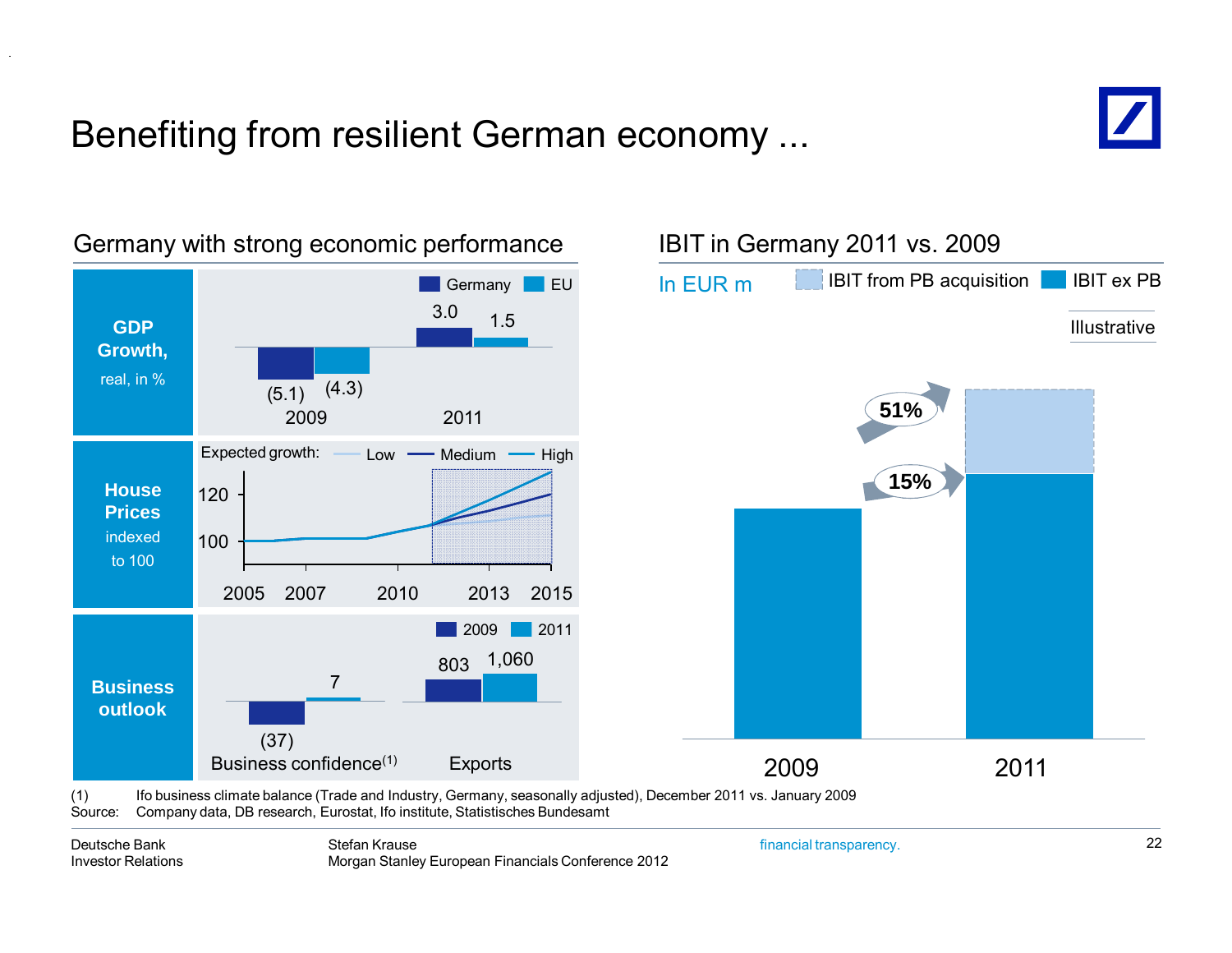# … and well positioned in markets seeing strong growth or recovery from the crisis

![](_page_22_Picture_1.jpeg)

(1) Excluding revenues from Corporate Investments and Consolidation & Adjustments (2) Includes mainly global CIB revenues booked in UK Source: IMF, DB Research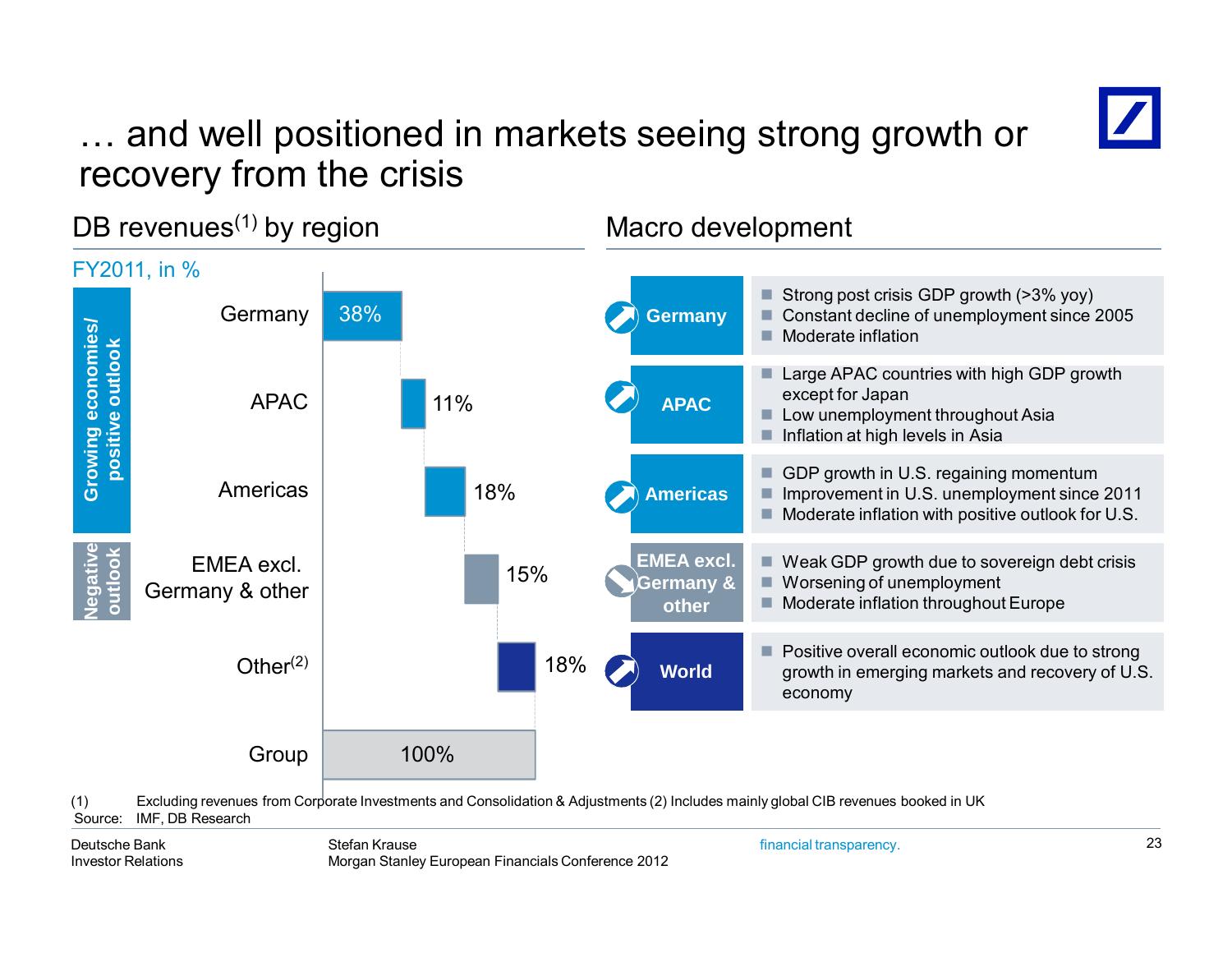![](_page_23_Picture_1.jpeg)

CB&S improved market position to  $#3<sup>(1)</sup>$  despite lower capital level

GTB market leader in Euro Clearing and Trade Finance

DWS market leader in core German mutual fund market

PWM leading position in private wealth management Germany

### PBC has emerged as fourth pillar in German banking system

(1) Based on reported data (JPM Investment Banking, Citi Securities & Banking, BoA Global Banking & Markets, GS Institutional Client Service and Investment Banking and Debt securities & loans, MS Institutional Securities, UBS Investment Bank and Corporate Centre, Credit Suisse Investment Banking, Barclays Capital, BNP Paribas Global Corporate and Investment Banking, Société Générale Corporate and Investment Banking); figures exclude fair value gains/losses (for DB, all US peers, CS and UBS) and brokerage fees (for MS, GS) to reflect underlying performance